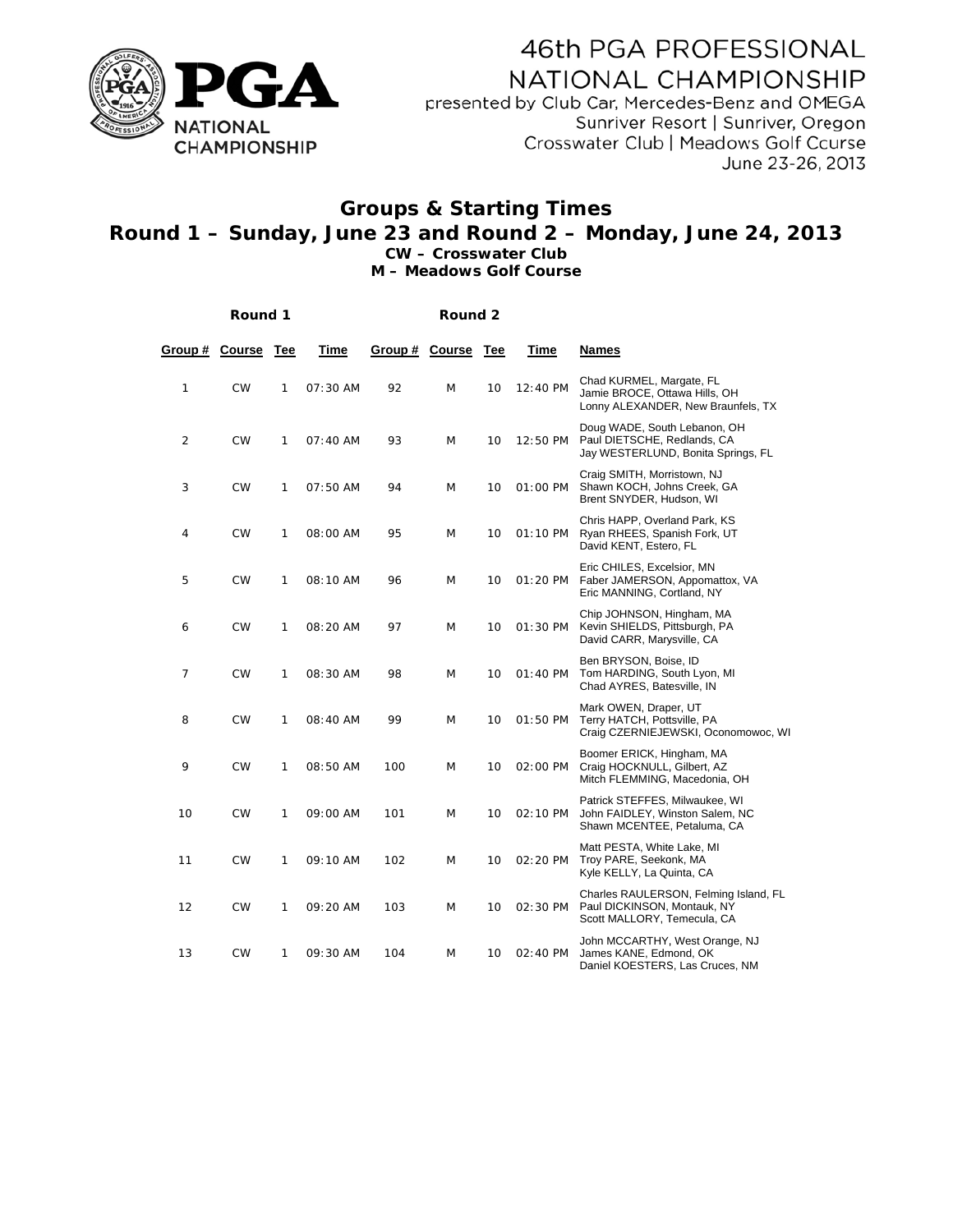

presented by Club Car, Mercedes-Benz and OMEGA Sunriver Resort | Sunriver, Oregon Crosswater Club | Meadows Golf Course June 23-26, 2013

#### **Groups & Starting Times** Round 1 - Sunday, June 23 and Round 2 - Monday, June 24, 2013 **CW** - Crosswater Club

|                | Round 1   |            |          |                | Round 2 |     |          |                                                                                                  |
|----------------|-----------|------------|----------|----------------|---------|-----|----------|--------------------------------------------------------------------------------------------------|
| Group # Course |           | <b>Tee</b> | Time     | Group # Course |         | Tee | Time     | <b>Names</b>                                                                                     |
| 14             | <b>CW</b> | 10         | 07:30 AM | 79             | M       | 1   | 12:40 PM | Eric KENNEDY, Newtown Square, PA<br>Scott COLE, New Richmond, WI<br>Travis HALL, Marblehead, MA  |
| 15             | <b>CW</b> | 10         | 07:40 AM | 80             | M       | 1   | 12:50 PM | Greg SIKES, Midland, TX<br>Casey FOWLES, St. George, UT<br>Joseph MOORE, Englewood, OH           |
| 16             | <b>CW</b> | 10         | 07:50 AM | 81             | M       | 1   | 01:00 PM | Steve ORRICK, Mt. Zion, IL<br>Ryan POLZIN, Houston, TX<br>David DESANTIS, Salt Lake City, UT     |
| 17             | <b>CW</b> | 10         | 08:00 AM | 82             | M       | 1   | 01:10 PM | Brian JANTY, Milwaukee, WI<br>Josh SPEIGHT, Urbanna, VA<br>Brock SHAFER, Memphis, TN             |
| 18             | <b>CW</b> | 10         | 08:10 AM | 83             | M       | 1   | 01:20 PM | Jeff JORDAN, Mountain Brook, AL<br>Rick HUGHART, Haddonfield, NJ<br>Bob STEPHENS, Mason, OH      |
| 19             | <b>CW</b> | 10         | 08:20 AM | 84             | M       | 1   | 01:30 PM | Bryan HUGHETT, Norfolk, NE<br>Blake GRAHAM, Overland Park, KS<br>Mark EVENSON, Ellicott City, MD |
| 20             | <b>CW</b> | 10         | 08:30 AM | 85             | M       | 1   | 01:40 PM | Rick TOWLE, Bexley, OH<br>Scott JOHNSON, Boerne, TX<br>Jeffrey ANDERSON, Mill Valley, CA         |
| 21             | <b>CW</b> | 10         | 08:40 AM | 86             | M       | 1   | 01:50 PM | Wes SKAGGS, Leander, TX<br>David MCNABB, Newark, DE<br>Tim PARUN, San Diego, CA                  |
| 22             | <b>CW</b> | 10         | 08:50 AM | 87             | M       | 1   | 02:00 PM | Gideon SMITH, Quincy, IL<br>Lee RHIND, Midland, TX<br>Rob MOSS, Broadview Heights, OH            |
| 23             | <b>CW</b> | 10         | 09:00 AM | 88             | M       | 1   | 02:10 PM | Ray FORD, Ridgefield, CT<br>Stuart DEANE, Arlington, TX<br>Eric COBB, Verona, VA                 |
| 24             | <b>CW</b> | 10         | 09:10 AM | 89             | M       | 1   | 02:20 PM | Doug ROHRBAUGH, Carbondale, CO<br>David PAEGLOW, DeKalb, IL<br>Travis DEIBERT, Jamison, PA       |
| 25             | <b>CW</b> | 10         | 09:20 AM | 90             | M       | 1   | 02:30 PM | Kevin CARLL, Honolulu, HI<br>Brady SHARP, College Place, WA<br>Michael FRYE, Fountain Hills, AZ  |
| 26             | <b>CW</b> | 10         | 09:30 AM | 91             | M       | 1   | 02:40 PM | Jeff THOMAS, Scottsdale, AZ<br>Scott MORAN, Knoxville, TN<br>Barry DEAR, Woodbury, NJ            |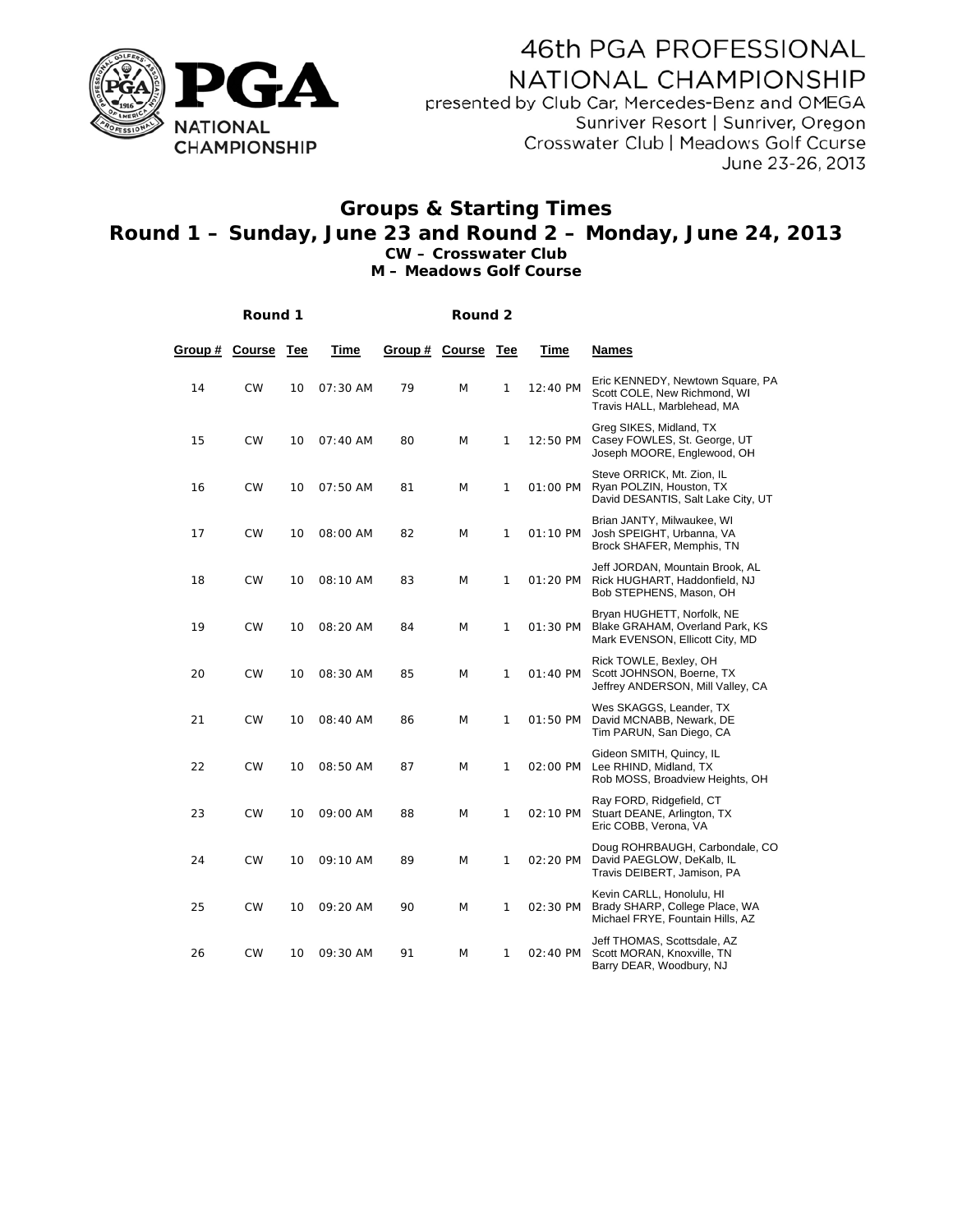

presented by Club Car, Mercedes-Benz and OMEGA Sunriver Resort | Sunriver, Oregon Crosswater Club | Meadows Golf Course June 23-26, 2013

#### **Round 1 – Sunday, June 23 and Round 2 – Monday, June 24, 2013 Groups & Starting Times CW – C Crosswate er Club**

|         | Round 1       |              |            |         | Round <sub>2</sub> |     |          |                                                                                                    |
|---------|---------------|--------------|------------|---------|--------------------|-----|----------|----------------------------------------------------------------------------------------------------|
| Group # | <b>Course</b> | Tee          | Time       | Group # | <b>Course</b>      | Tee | Time     | <b>Names</b>                                                                                       |
| 27      | <b>CW</b>     | 1            | 12:40 PM   | 66      | M                  | 10  | 07:30 AM | Scott ERDMANN, Tigard, OR<br>Mark BROWN, Oyster Bay, NY<br>Paul SCALETTA, Jupiter, FL              |
| 28      | <b>CW</b>     | 1            | 12:50 PM   | 67      | M                  | 10  | 07:40 AM | Marty JERTSON, Phoenix, AZ<br>Rob LABRITZ, Pound Ridge, NY<br>Tim FLEMING, Oklahoma City, OK       |
| 29      | <b>CW</b>     | 1            | 01:00 PM   | 68      | M                  | 10  | 07:50 AM | Frank BENSEL, Purchase, NY<br>Craig STEVENS, Dallas, GA<br>Billy ANDERSON, Wilmington, NC          |
| 30      | <b>CW</b>     | 1            | 01:10 PM   | 69      | M                  | 10  | 08:00 AM | Chip SULLIVAN, Troutville, VA<br>Barry EVANS, Charleston, WV<br>Darrell KESTNER, Glen Cove, NY     |
| 31      | <b>CW</b>     | $\mathbf{1}$ | $01:20$ PM | 70      | M                  | 10  | 08:10 AM | David HUTSELL, Baltimore, MD<br>Ron PHILO, Fernandina Beach, FL<br>Scott HEBERT, Traverse City, MI |
| 32      | <b>CW</b>     | 1            | 01:30 PM   | 71      | M                  | 10  | 08:20 AM | Bob SOWARDS, Dublin, OH<br>Matt DOBYNS, Lake Success, NY<br>Mike SMALL, Champaign, IL              |
| 33      | <b>CW</b>     | 1            | 01:40 PM   | 72      | M                  | 10  | 08:30 AM | Bob FORD, Oakmont, PA<br>Jim WHITE, Lincoln, NE<br>Jerry HAAS, Winston Salem, NC                   |
| 34      | <b>CW</b>     | $\mathbf{1}$ | 01:50 PM   | 73      | M                  | 10  | 08:40 AM | Dennis MILLER, Canfield, OH<br>Jim SOBB, Barrington, IL<br>Kevin TRACEY, Austin, TX                |
| 35      | <b>CW</b>     | 1            | 02:00 PM   | 74      | M                  | 10  | 08:50 AM | Brian GAFFNEY, Rumson, NJ<br>Danny BALIN, Rockville, MD<br>Alan MORIN, Royal Palm Beach, FL        |
| 36      | <b>CW</b>     | 1            | 02:10 PM   | 75      | M                  | 10  | 09:00 AM | Greg BISCONTI, South Salem, NY<br>Brian CAIRNS, Walled Lake, MI<br>Gene FIEGER, Naples, FL         |
| 37      | <b>CW</b>     | 1            | 02:20 PM   | 76      | M                  | 10  | 09:10 AM | Mark SHEFTIC, Blue Bell, PA<br>Tim WEINHART, Johns Creek, GA<br>Sam ARNOLD, Cincinnati, OH         |
| 38      | <b>CW</b>     | 1            | 02:30 PM   | 77      | M                  | 10  | 09:20 AM | Dwayne RANDALL, Clymer, NY<br>Adam MARSHALL, Orleans, IN<br>Mitch LOWE, San Francisco, CA          |
| 39      | <b>CW</b>     | 1            | 02:40 PM   | 78      | M                  | 10  | 09:30 AM | Chris STARKJOHANN, Encinitas, CA<br>Greg LEE, Athens, GA<br>Mark FAULKNER, Marion, IL              |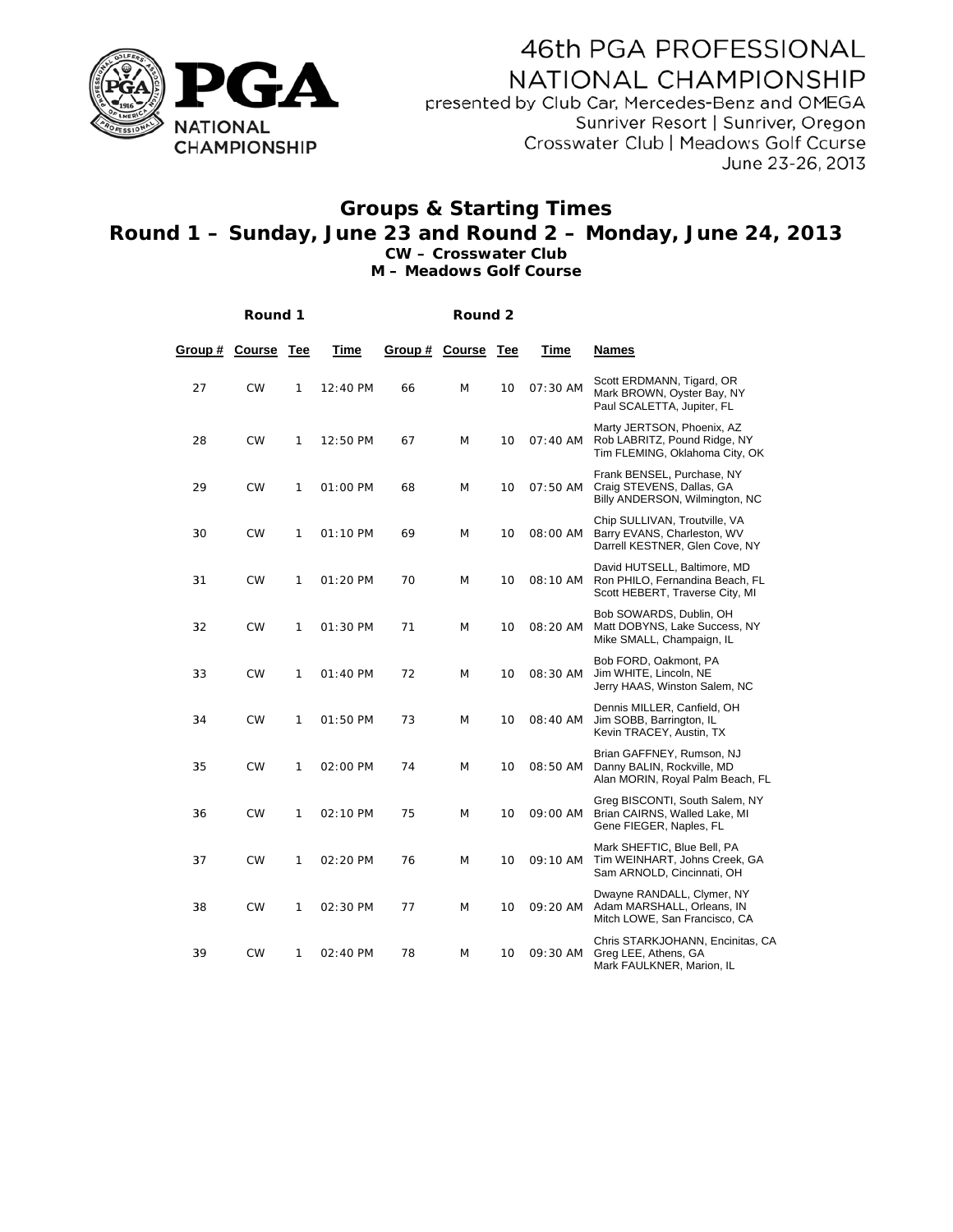

presented by Club Car, Mercedes-Benz and OMEGA Sunriver Resort | Sunriver, Oregon Crosswater Club | Meadows Golf Course June 23-26, 2013

#### **Groups & Starting Times** Round 1 - Sunday, June 23 and Round 2 - Monday, June 24, 2013 **CW - Crosswater Club**

|        | Round 1       |     |          |                | Round 2 |            |          |                                                                                                     |
|--------|---------------|-----|----------|----------------|---------|------------|----------|-----------------------------------------------------------------------------------------------------|
| Group# | <b>Course</b> | Tee | Time     | Group # Course |         | <b>Tee</b> | Time     | Names                                                                                               |
| 40     | <b>CW</b>     | 10  | 12:40 PM | 53             | M       | 1          | 07:30 AM | Chris PETERSON, Stillwater, MN<br>Michael DUGAS, Pittsfield, ME<br>Casey MCCOY, Centralia, WA       |
| 41     | <b>CW</b>     | 10  | 12:50 PM | 54             | M       | 1          | 07:40 AM | Kris KROETSCH, Grand Forks, ND<br>John THOMPSON, Charlotte, NC<br>Kyle BAEHLER, Scarsdale, NY       |
| 42     | <b>CW</b>     | 10  | 01:00 PM | 55             | M       | 1          | 07:50 AM | Chad CALLAN, Johnston, IA<br>Nick GUSTIN, Perry, OH<br>Rob WILKIN, Lenexa, KS                       |
| 43     | <b>CW</b>     | 10  | 01:10 PM | 56             | M       | 1          | 08:00 AM | Matthew MCKEON, East Stroudsburg, PA<br>John SELTZER, Ann Arbor, MI<br>Dennis MEYER, Fort Myers, FL |
| 44     | <b>CW</b>     | 10  | 01:20 PM | 57             | M       | 1          | 08:10 AM | Ken CARPENTER, Phoenix, AZ<br>Jakob GERNEY, Sewell, NJ<br>Scott BERLINER, Albany, NY                |
| 45     | <b>CW</b>     | 10  | 01:30 PM | 58             | M       | 1          | 08:20 AM | Brett JONES, Berkeley Heights, NJ<br>Matt SEITZ, Hutchinson, KS<br>Tom HERZAN, Findlay, OH          |
| 46     | <b>CW</b>     | 10  | 01:40 PM | 59             | M       | 1          | 08:30 AM | Daniel KINN, Greenville, NY<br>Tom BACH, Cincinnati, OH<br>Chad LYDIATT, Kearney, NE                |
| 47     | <b>CW</b>     | 10  | 01:50 PM | 60             | M       | 1          | 08:40 AM | Lou KUBISA, Endwell, NY<br>Aaron KRUEGER, Norwalk, IA<br>Brian DIXON, Griffin, GA                   |
| 48     | <b>CW</b>     | 10  | 02:00 PM | 61             | M       | 1          | 08:50 AM | Christopher LISK, Seattle, WA<br>Alex KNOLL, Bethlehem, PA<br>Tim HOBBY, Boerne, TX                 |
| 49     | <b>CW</b>     | 10  | 02:10 PM | 62             | M       | 1          | 09:00 AM | James WAHL, Holmes, NY<br>Steve STONE, Perrysburg, OH<br>John LEE, Naples, FL                       |
| 50     | <b>CW</b>     | 10  | 02:20 PM | 63             | M       | 1          | 09:10 AM | Charles FROST, Pineville, NC<br>Nate KAIN, Chevy Chase, MD<br>Miguel BAUTISTA, Anthony, NM          |
| 51     | <b>CW</b>     | 10  | 02:30 PM | 64             | M       | 1          | 09:20 AM | Clayton WONNELL, College Station, TX<br>Stuart SMITH, Reno, NV<br>Travis JOHNS, Oswego, IL          |
| 52     | <b>CW</b>     | 10  | 02:40 PM | 65             | M       | 1          | 09:30 AM | Simon ALLAN, Chicago, IL<br>Carl COOPER, Humble, TX<br>Scott HEYN, Yorba Linda, CA                  |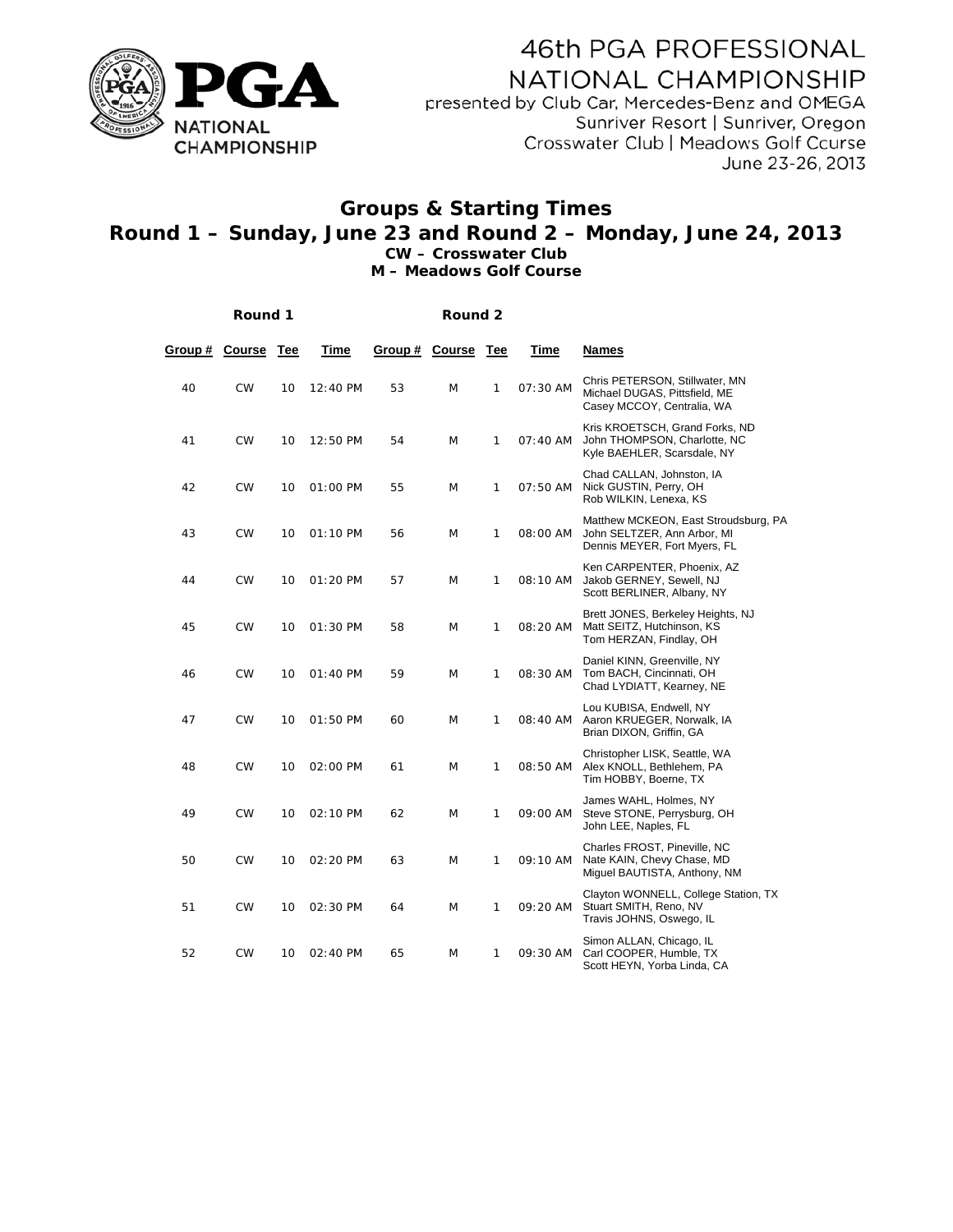

presented by Club Car, Mercedes-Benz and OMEGA Sunriver Resort | Sunriver, Oregon Crosswater Club | Meadows Golf Course June 23-26, 2013

#### **Groups & Starting Times** Round 1 - Sunday, June 23 and Round 2 - Monday, June 24, 2013 **CW - Crosswater Club**

|         | Round 1       |     |          |         | Round 2       |     |          |                                                                                                        |
|---------|---------------|-----|----------|---------|---------------|-----|----------|--------------------------------------------------------------------------------------------------------|
| Group # | <b>Course</b> | Tee | Time     | Group # | <b>Course</b> | Tee | Time     | Names                                                                                                  |
| 53      | M             | 1   | 07:30 AM | 40      | <b>CW</b>     | 10  | 12:40 PM | Rod PERRY, Port Orange, FL<br>Jim MCGOVERN, Oradell, NJ<br>Sam RANDOLPH, Fort Worth, TX                |
| 54      | M             | 1   | 07:40 AM | 41      | <b>CW</b>     | 10  | 12:50 PM | Devin GEE, Oakmont, PA<br>Troy DENTON, Dallas, TX<br>Kelly MITCHUM, Southern Pines, NC                 |
| 55      | M             | 1   | 07:50 AM | 42      | <b>CW</b>     | 10  | 01:00 PM | Ryan BENZEL, Woodinville, WA<br>Kirk HANEFELD, Acton, MA<br>Rich STEINMETZ, Gilbertsville, PA          |
| 56      | M             | 1   | 08:00 AM | 43      | <b>CW</b>     | 10  | 01:10 PM | Perry ARTHUR, Plano, TX<br>Frank ESPOSITO, Florham Park, NJ<br>Caine FITZGERALD, Parker, CO            |
| 57      | M             | 1   | 08:10 AM | 44      | <b>CW</b>     | 10  | 01:20 PM | Mike NORTHERN, Colorado Springs, CC<br>Keith OHR, Louisville, KY<br>Stu INGRAHAM, Broomall, PA         |
| 58      | M             | 1   | 08:20 AM | 45      | <b>CW</b>     | 10  | 01:30 PM | Will FRANTZ, Scottsdale, AZ<br>Rob SHUEY, Mechanicsburg, PA<br>Charles MEOLA, Mamaroneck, NY           |
| 59      | M             | 1   | 08:30 AM | 46      | <b>CW</b>     | 10  | 01:40 PM | Dennis WINTERS, Bishopville, MD<br>Chris WIEMERS, Omaha, NE<br>Kevin HAYASHI, Hilo, HI                 |
| 60      | M             | 1   | 08:40 AM | 47      | <b>CW</b>     | 10  | 01:50 PM | Sean MCCARTY, Solon, IA<br>Aaron UNGVARSKY, Cohasset, MA<br>Scott SCHULTE, Harrison Township, MI       |
| 61      | M             | 1   | 08:50 AM | 48      | <b>CW</b>     | 10  | 02:00 PM | Craig BERNER, Hurricane, WV<br>Geoff MONTROSS, Herndon, VA<br>Robert POOLE, Burlingame, CA             |
| 62      | M             | 1   | 09:00 AM | 49      | <b>CW</b>     | 10  | 02:10 PM | Mark TUCKER, New Hartford, NY<br>Bill LOEFFLER, Castle Rock, CO<br>Jeff SEAVEY, Homosassa, FL          |
| 63      | M             | 1   | 09:10 AM | 50      | <b>CW</b>     | 10  | 02:20 PM | Clint AVARA, Dallas, TX<br>Steve CUTLER, Montgomery, AL<br>John GUYTON, Rockville Centre, NY           |
| 64      | M             | 1   | 09:20 AM | 51      | <b>CW</b>     | 10  | 02:30 PM | Ron SKAYHAN, Huntington Beach, CA<br>Mike TOWNSEND, Wilmington, NC<br>Mike SAN FILIPPO, Hobe Sound, FL |
| 65      | M             | 1   | 09:30 AM | 52      | <b>CW</b>     | 10  | 02:40 PM | Matthew BROCK, Lawrenceburg, TN<br>Sam KANG, Rockaway, NJ<br>V.J. TROLIO, West Point, MS               |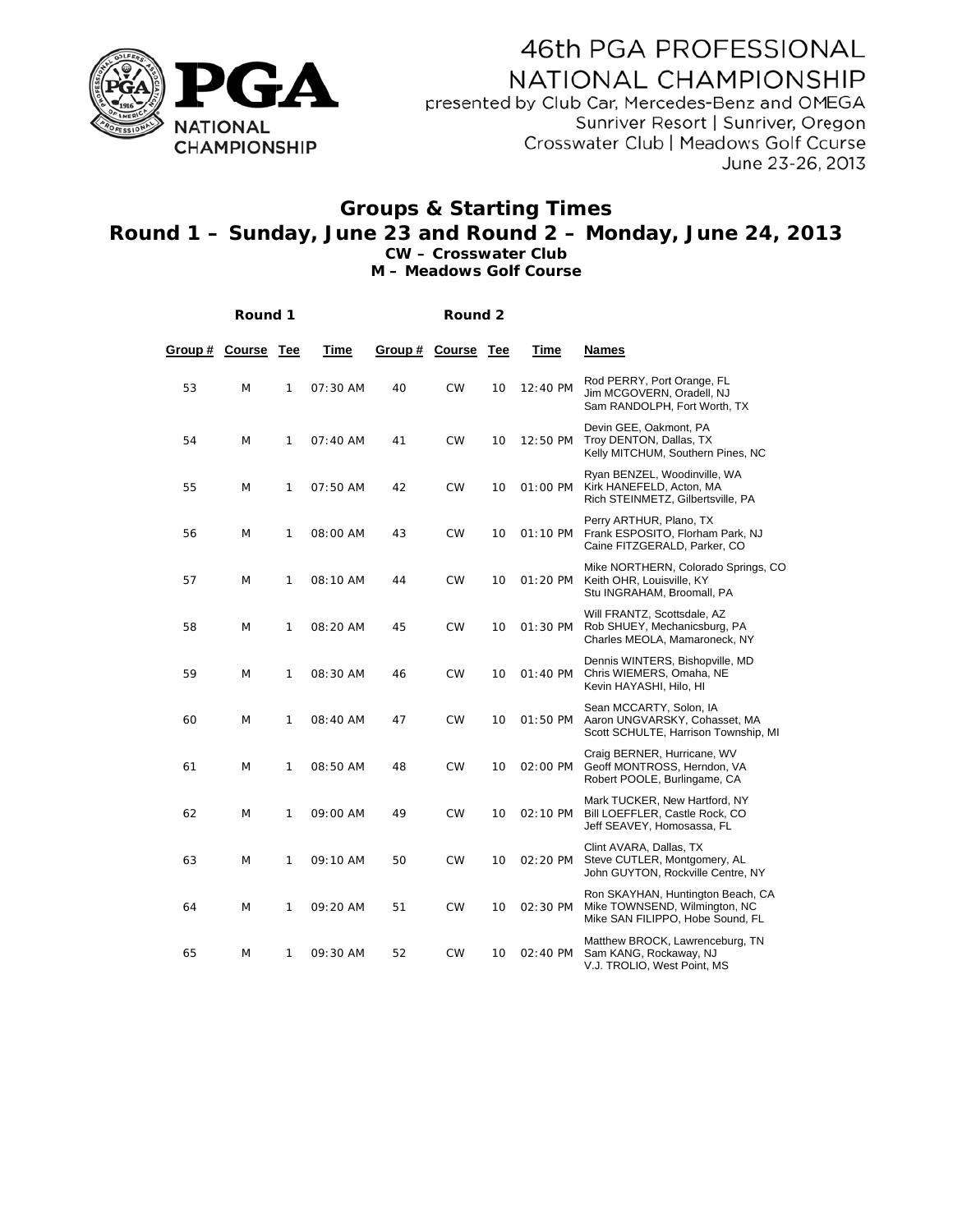

presented by Club Car, Mercedes-Benz and OMEGA Sunriver Resort | Sunriver, Oregon Crosswater Club | Meadows Golf Course June 23-26, 2013

#### **Groups & Starting Times** Round 1 - Sunday, June 23 and Round 2 - Monday, June 24, 2013 **CW - Crosswater Club**

|         | Round 1       |     |          |         | Round 2       |     |          |                                                                                                   |  |  |
|---------|---------------|-----|----------|---------|---------------|-----|----------|---------------------------------------------------------------------------------------------------|--|--|
| Group # | <b>Course</b> | Tee | Time     | Group # | <b>Course</b> | Tee | Time     | Names                                                                                             |  |  |
| 66      | M             | 10  | 07:30 AM | 27      | <b>CW</b>     | 1   | 12:40 PM | Jerrel GROW, Bend, OR<br>Troy SCHLEICHER, The Woodlands, TX<br>Jay TURCSIK, Elmira, NY            |  |  |
| 67      | M             | 10  | 07:40 AM | 28      | <b>CW</b>     | 1   | 12:50 PM | Daniel RODGERS, Murrysville, PA<br>John PANEK, Bettendorf, IA<br>Scott SHAPIN, Bethesda, MD       |  |  |
| 68      | M             | 10  | 07:50 AM | 29      | <b>CW</b>     | 1   | 01:00 PM | Matt NICE, Sioux Center, IA<br>Corey PRUGH, Spokane, WA<br>Fred MATTINGLY, Camby, IN              |  |  |
| 69      | M             | 10  | 08:00 AM | 30      | <b>CW</b>     | 1   | 01:10 PM | Barry MILSTEAD, Castle Rock, CO<br>Ian ZISKA, Big Rapids, MI<br>Matt ERGER, Cedar Rapids, IA      |  |  |
| 70      | M             | 10  | 08:10 AM | 31      | <b>CW</b>     | 1   | 01:20 PM | Rick WITT, Madison, WI<br>Tommy BRANNEN, Augusta, GA<br>Justin REAM, Norwalk, OH                  |  |  |
| 71      | M             | 10  | 08:20 AM | 32      | <b>CW</b>     | 1   | 01:30 PM | Patrick WILLIAMS, Richmond, KY<br>Mike DIFFLEY, Pelham Manor, NY<br>John GIBSON, Houston, TX      |  |  |
| 72      | M             | 10  | 08:30 AM | 33      | <b>CW</b>     | 1   | 01:40 PM | Tim YELVERTON, West Point, MS<br>Jim KARR, Palm Beach, FL<br>Ed KIRBY, Wakefield, RI              |  |  |
| 73      | M             | 10  | 08:40 AM | 34      | <b>CW</b>     | 1   | 01:50 PM | Jim GARRISON, Temple Terrace, FL<br>David VON HOFFMANN, Bee Cave, TX<br>Kyle MARTIN, Berkley, MI  |  |  |
| 74      | M             | 10  | 08:50 AM | 35      | <b>CW</b>     | 1   | 02:00 PM | Audie JOHNSON, Lebanon, TN<br>Troy WATKINS, Lehi, UT<br>David MUTTITT, Albuquerque, NM            |  |  |
| 75      | M             | 10  | 09:00 AM | 36      | <b>CW</b>     | 1   | 02:10 PM | Paul POANDL, Skillman, NJ<br>Mark FARRELL, Westport, CT<br>Jeffrey CRANFORD, La Quinta, CA        |  |  |
| 76      | M             | 10  | 09:10 AM | 37      | <b>CW</b>     | 1   | 02:20 PM | Chris BLACK, Independence, IA<br>Jim SCHOULLER, Hagerstown, MD<br>Sean KENILY, Zanesville, OH     |  |  |
| 77      | M             | 10  | 09:20 AM | 38      | <b>CW</b>     | 1   | 02:30 PM | Todd CAMPLIN, Pinehurst, NC<br>Trent ROMMANN, Wichita, KS<br>Matthew ZAVADIL, Rochester Hills, MI |  |  |
| 78      | M             | 10  | 09:30 AM | 39      | <b>CW</b>     | 1   | 02:40 PM | John HICKSON, Topsham, ME<br>Dean LARSSON, Richardson, TX<br>Paul-David MILTON, Driggs, ID        |  |  |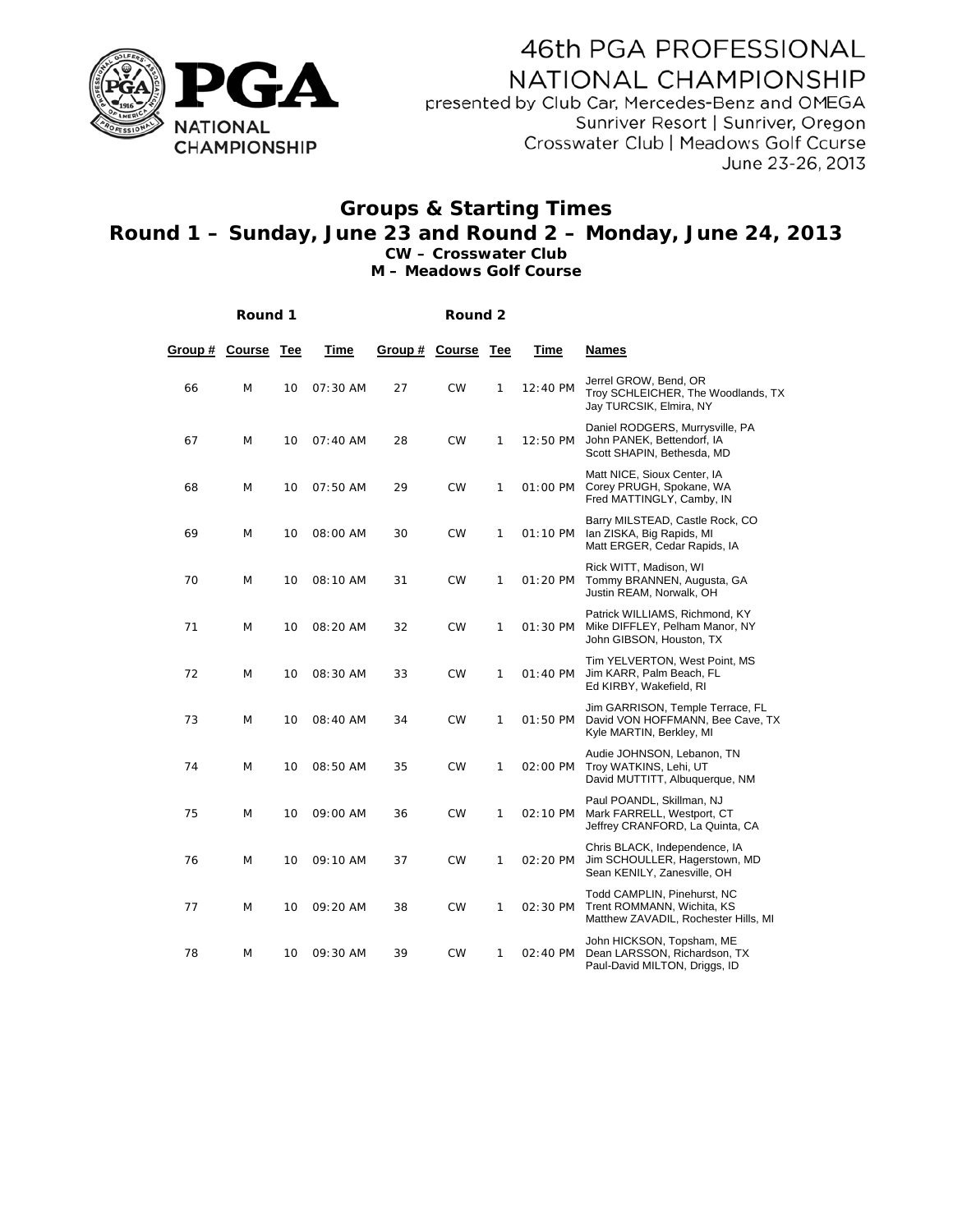

presented by Club Car, Mercedes-Benz and OMEGA Sunriver Resort | Sunriver, Oregon Crosswater Club | Meadows Golf Course June 23-26, 2013

#### **Round 1 – Sunday, June 23 and Round 2 – Monday, June 24, 201 Groups & Starting Times CW – C Crosswate er Club**

|         | d 1 – Sunday, June 23 and Round 2 – Monday, June 24, 2013<br><b>CW - Crosswater Club</b><br>M - Meadows Golf Course |            |          |                |           |            |          |                                                                                                    |  |  |  |  |  |  |
|---------|---------------------------------------------------------------------------------------------------------------------|------------|----------|----------------|-----------|------------|----------|----------------------------------------------------------------------------------------------------|--|--|--|--|--|--|
|         | Round 1                                                                                                             |            |          |                |           |            |          |                                                                                                    |  |  |  |  |  |  |
| Group # | <u>Course</u>                                                                                                       | <u>Tee</u> | Time     | Group # Course |           | <u>Tee</u> | Time     | <u>Names</u>                                                                                       |  |  |  |  |  |  |
| 79      | M                                                                                                                   | 1          | 12:40 PM | 14             | <b>CW</b> | 10         | 07:30 AM | Jon STANLEY, Phoenix, AZ<br>Donny LEE, Windermere, FL<br>John OGDEN, Castle Pines, CO              |  |  |  |  |  |  |
| 80      | M                                                                                                                   | 1          | 12:50 PM | 15             | <b>CW</b> | 10         | 07:40 AM | Gus ULRICH, Whispering Pines, NC<br>Brett MELTON, Washington, IN<br>Tom STECKER, St. Augustine, FL |  |  |  |  |  |  |
| 81      | M                                                                                                                   | 1          | 01:00 PM | 16             | <b>CW</b> | 10         | 07:50 AM | Scott FRISCH, Scottsdale, AZ<br>Jason SCHMUHL, Windsor, CA<br>David ROESCH, Germantown, WI         |  |  |  |  |  |  |
| 82      | M                                                                                                                   | 1          | 01:10 PM | 17             | <b>CW</b> | 10         | 08:00 AM | David HRONEK, North Port, FL<br>John DALCOROBBO, Carmel, IN<br>John BACHMAN, Louisville, KY        |  |  |  |  |  |  |
| 83      | M                                                                                                                   | 1          | 01:20 PM | 18             | <b>CW</b> | 10         | 08:10 AM | Micah RUDOSKY, Cortez, CO<br>Marcus JUDGE, Fair Oaks, CA<br>Shawn GORDON, Tampa, FL                |  |  |  |  |  |  |
| 84      | M                                                                                                                   | 1          | 01:30 PM | 19             | <b>CW</b> | 10         | 08:20 AM | Rob HUNT, Highlands Ranch, CO<br>Lawrence AUER, Mobile, AL<br>Curtis MALM, Aurora, IL              |  |  |  |  |  |  |
| 85      | M                                                                                                                   | 1          | 01:40 PM | 20             | <b>CW</b> | 10         | 08:30 AM | David TOKARSKY, Saginaw, MI<br>Jeff YURKIEWICZ, Scottsdale, AZ<br>Paul BARNSLEY, Orange, CT        |  |  |  |  |  |  |
| 86      | M                                                                                                                   | 1          | 01:50 PM | 21             | <b>CW</b> | 10         | 08:40 AM | Jason PITT, Chewelah, WA<br>Steve BARBER, Victor, NY<br>Todd RICKENBACH, West Caldwell, NJ         |  |  |  |  |  |  |
| 87      | M                                                                                                                   | 1          | 02:00 PM | 22             | CW        | 10         | 08:50 AM | Chad PROEHL, Urbandale, IA<br>Anthony PRICE, Terry, MS<br>Frank HOHENADEL, Tinley Park, IL         |  |  |  |  |  |  |
| 88      | M                                                                                                                   | 1          | 02:10 PM | 23             | <b>CW</b> | 10         | 09:00 AM | Mike BARGE, Chanhassen, MN<br>Oliver PEACOCK, Banner Elk, NC<br>Zachary STREET, Moon Township, PA  |  |  |  |  |  |  |
| 89      | M                                                                                                                   | 1          | 02:20 PM | 24             | <b>CW</b> | 10         | 09:10 AM | Jonathan CLARK, Hurricane, WV<br>Bradford COLT, Waterbury, MA<br>Jordan SCHROEDER, Barrington, IL  |  |  |  |  |  |  |
| 90      | M                                                                                                                   | 1          | 02:30 PM | 25             | <b>CW</b> | 10         | 09:20 AM | Dan OLSEN, Free Soli, MI<br>Joe MONGILLO, Southington, CT<br>Preston OTTE, Buhl, ID                |  |  |  |  |  |  |
| 91      | M                                                                                                                   | 1          | 02:40 PM | 26             | <b>CW</b> | 10         | 09:30 AM | Tim FEENSTRA, Issaquah, WA<br>Brian WOOD, Lakeland, TN<br>TJ ROBERTS, Midland, MI                  |  |  |  |  |  |  |